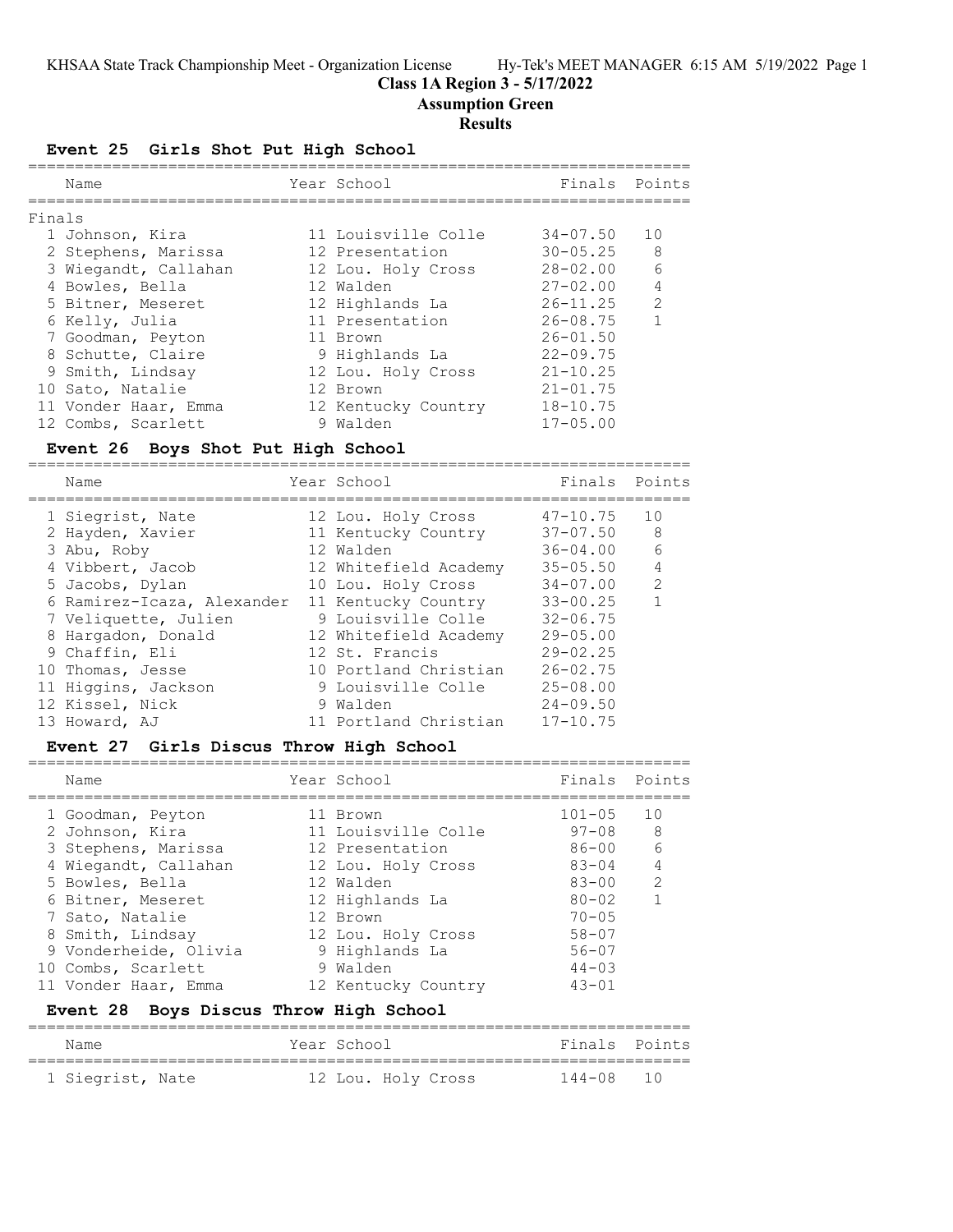KHSAA State Track Championship Meet - Organization License Hy-Tek's MEET MANAGER 6:15 AM 5/19/2022 Page 2

## **Class 1A Region 3 - 5/17/2022**

**Assumption Green**

#### **Results**

## **....Event 28 Boys Discus Throw High School**

| 2 Hayden, Xavier    | 11 Kentucky Country   | $109 - 10$ | -8             |
|---------------------|-----------------------|------------|----------------|
| 3 Ferid, Sem        | 12 Kentucky Country   | $109 - 01$ | 6              |
| 4 Young, David      | 11 Walden             | $97 - 00$  | $\overline{4}$ |
| 5 Jacobs, Dylan     | 10 Lou. Holy Cross    | $90 - 01$  | 2              |
| 6 Hargadon, Donald  | 12 Whitefield Academy | $84 - 09$  | $\mathbf{1}$   |
| 7 Vibbert, Jacob    | 12 Whitefield Academy | $81 - 01$  |                |
| 8 Abu, Roby         | 12 Walden             | $79 - 04$  |                |
| 9 Chaffin, Eli      | 12 St. Francis        | $78 - 03$  |                |
| 10 Higgins, Jackson | 9 Louisville Colle    | $59 - 02$  |                |

#### **Event 29 Girls Long Jump High School**

=======================================================================

| Name              |  | Finals Points                                                                                                                                                                                                             |                |
|-------------------|--|---------------------------------------------------------------------------------------------------------------------------------------------------------------------------------------------------------------------------|----------------|
| 1 Svidal, Amelia  |  | $16 - 01.00$                                                                                                                                                                                                              | 10             |
| 2 Goodman, Owen   |  | $14 - 01.00$                                                                                                                                                                                                              | 8              |
| 3 Baxter, Emma    |  | $13 - 10.75$                                                                                                                                                                                                              | 6              |
| 4 Howard, Trinity |  | $13 - 06.50$                                                                                                                                                                                                              | $\overline{4}$ |
| 5 Dodd, Ulla      |  | $13 - 02.00$                                                                                                                                                                                                              | $\mathcal{L}$  |
| 6 Ritter, Sara    |  | $13 - 01.00$                                                                                                                                                                                                              |                |
| 7 Nazeer, Minhal  |  | $12 - 11.50$                                                                                                                                                                                                              |                |
| 7 Surrenti, Maya  |  | $J12 - 06.00$                                                                                                                                                                                                             |                |
| 9 Jackson, Symone |  | $11 - 04.00$                                                                                                                                                                                                              |                |
| 10 Ringo, Maia    |  | $9 - 11.25$                                                                                                                                                                                                               |                |
|                   |  | Year School<br>11 Walden<br>12 Brown<br>10 Lou. Holy Cross<br>10 Lou. Holy Cross<br>9 Highlands La<br>11 Whitefield Academy<br>10 Kentucky Country<br>12 Louisville Colle<br>10 Kentucky Country<br>12 Whitefield Academy |                |

# **Event 30 Boys Long Jump High School**

| Name |                                                                                                                                                                                                                                                          | Finals Points                                                                                                                                                                                                                                                               |                 |
|------|----------------------------------------------------------------------------------------------------------------------------------------------------------------------------------------------------------------------------------------------------------|-----------------------------------------------------------------------------------------------------------------------------------------------------------------------------------------------------------------------------------------------------------------------------|-----------------|
|      |                                                                                                                                                                                                                                                          | $18 - 09.75$                                                                                                                                                                                                                                                                | 10              |
|      |                                                                                                                                                                                                                                                          | $18 - 09.00$                                                                                                                                                                                                                                                                | -8              |
|      |                                                                                                                                                                                                                                                          | $18 - 07.75$                                                                                                                                                                                                                                                                | $6\overline{6}$ |
|      |                                                                                                                                                                                                                                                          | $18 - 06.25$                                                                                                                                                                                                                                                                | $\overline{4}$  |
|      |                                                                                                                                                                                                                                                          | $17 - 01.50$                                                                                                                                                                                                                                                                | $\mathcal{L}$   |
|      |                                                                                                                                                                                                                                                          | $16 - 02.25$                                                                                                                                                                                                                                                                |                 |
|      |                                                                                                                                                                                                                                                          | $16 - 01.00$                                                                                                                                                                                                                                                                |                 |
|      |                                                                                                                                                                                                                                                          | $15 - 06.75$                                                                                                                                                                                                                                                                |                 |
|      |                                                                                                                                                                                                                                                          | $14 - 06.25$                                                                                                                                                                                                                                                                |                 |
|      |                                                                                                                                                                                                                                                          | $14 - 05.75$                                                                                                                                                                                                                                                                |                 |
|      |                                                                                                                                                                                                                                                          | $14 - 01.50$                                                                                                                                                                                                                                                                |                 |
|      |                                                                                                                                                                                                                                                          | $13 - 01.50$                                                                                                                                                                                                                                                                |                 |
|      | 1 Johnson, Luke<br>2 Robinson, Isaiah<br>3 Smith, Kwaylen<br>4 Thomas, Christian<br>5 Schneiderman, Henry<br>6 Ruccio, Jaxson<br>7 Purkiss, Logan<br>8 Weaver, Austin<br>9 Thomasson, Reese<br>10 Vickery, Logan<br>11 Lightle, Cooper<br>12 Lane, Jacob | Year School<br>11 St. Francis<br>12 Kentucky Country<br>10 Louisville Colle<br>9 Portland Christian<br>12 St. Francis<br>9 Lou. Holy Cross<br>12 Kentucky Country<br>7 Portland Christian<br>8 Whitefield Academy<br>9 Highlands La<br>10 Lou. Holy Cross<br>9 Highlands La |                 |

## **Event 31 Girls Triple Jump High School**

=======================================================================

| Name                                  |  | Year School           | Finals Points            |                      |
|---------------------------------------|--|-----------------------|--------------------------|----------------------|
| 1 Svidal, Amelia<br>2 Svidal, Natalie |  | 11 Walden<br>8 Walden | 34-10.00<br>$32 - 09.50$ | $\overline{10}$<br>8 |
| 3 Howard, Trinity                     |  | 10 Lou. Holy Cross    | $30 - 09.50$             | 6                    |
| 4 Baxter, Emma                        |  | 10 Lou. Holy Cross    | $30 - 02.50$             | $\Delta$             |